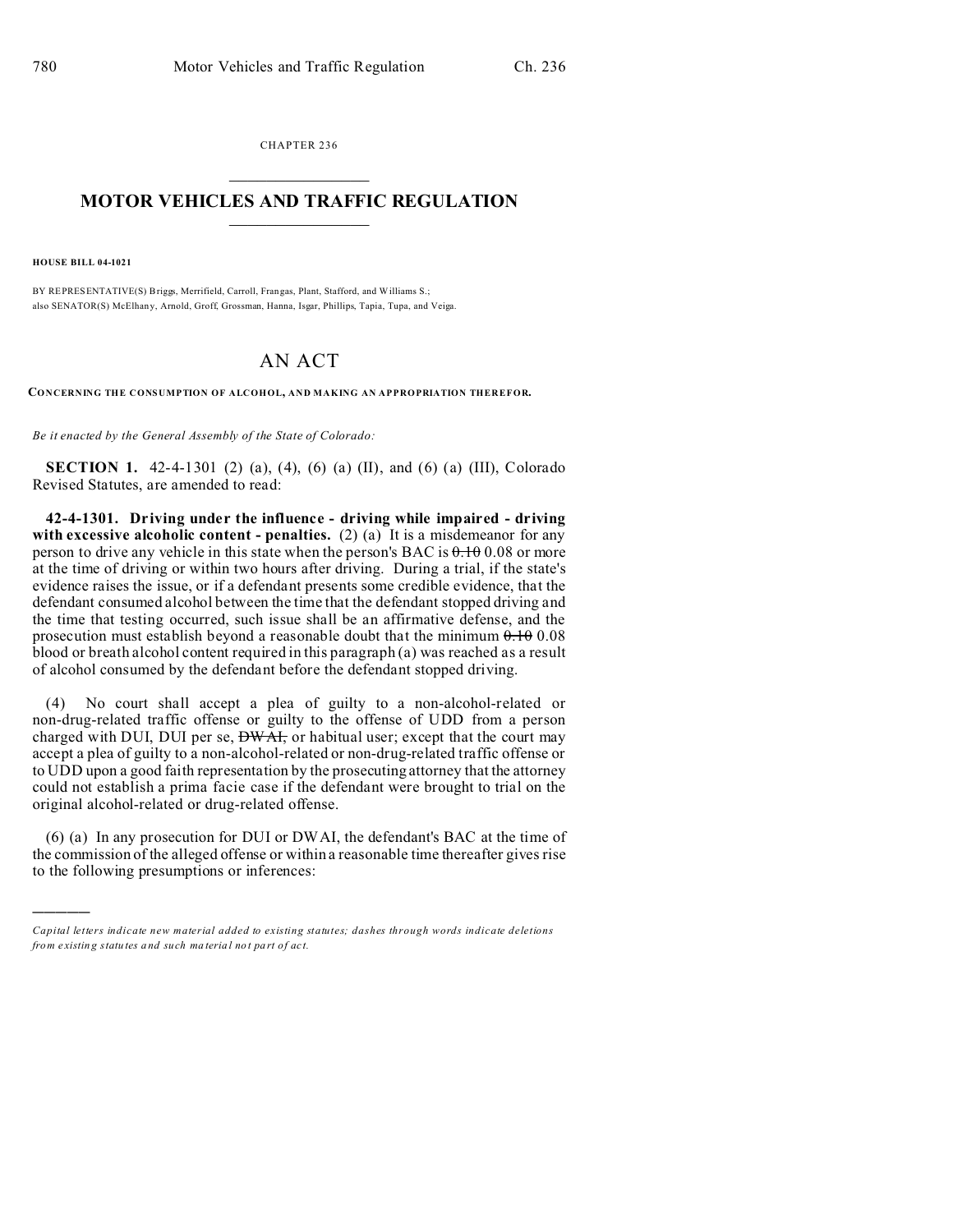(II) If at such time the defendant's BAC was in excess of 0.05 but less than  $\theta$ .  $\theta$ 0.08, such fact gives rise to the permissible inference that the defendant's ability to operate a vehicle was impaired by the consumption of alcohol, and such fact may also be considered with other competent evidence in determining whether or not the defendant was under the influence of alcohol.

(III) If at such time the defendant's BAC was 0.10 0.08 or more, such fact gives rise to the permissible inference that the defendant was under the influence of alcohol.

**SECTION 2.** 42-4-1300.3 (3), Colorado Revised Statutes, is amended to read:

**42-4-1300.3. Definitions.** As used in this part 13, unless the context otherwise requires:

(3) "DUI per se" means driving with a BAC of  $\theta$ .  $\theta$  0.08 or more, and use of the term shall incorporate by reference the offense described in section 42-4-1301 (2) (a).

**SECTION 3.** 18-3-106 (2) (b) and (2) (c), Colorado Revised Statutes, are amended to read:

**18-3-106. Vehicular homicide.** (2) In any prosecution for a violation of subsection (1) of this section, the amount of alcohol in the defendant's blood or breath at the time of the commission of the alleged offense, or within a reasonable time thereafter, as shown by analysis of the defendant's blood or breath, shall give rise to the following presumptions:

(b) If there was at such time in excess of 0.05 but less than  $0.10$  0.08 grams of alcohol per one hundred milliliters of blood, or if there was at such time in excess of 0.05 but less than  $0.1008$  grams of alcohol per two hundred ten liters of breath, such fact may be considered with other competent evidence in determining whether or not the defendant was under the influence of alcohol.

(c) If there was at such time  $0.1000000000000000000000000000000000$  per one hundred milliliters of blood, or if there was at such time  $0.10000$  or more grams of alcohol per two hundred ten liters of breath, it shall be presumed that the defendant was under the influence of alcohol.

**SECTION 4.** 18-3-205 (2) (b) and (2) (c), Colorado Revised Statutes, are amended to read:

**18-3-205. Vehicular assault.** (2) In any prosecution for a violation of subsection (1) of this section, the amount of alcohol in the defendant's blood or breath at the time of the commission of the alleged offense, or within a reasonable time thereafter, as shown by analysis of the defendant's blood or breath, shall give rise to the following presumptions:

(b) If there was at such time in excess of 0.05 but less than  $0.100000000000000000000000000$ alcohol per one hundred milliliters of blood, or if there was at such time in excess of 0.05 but less than  $0.1008$  grams of alcohol per two hundred ten liters of breath,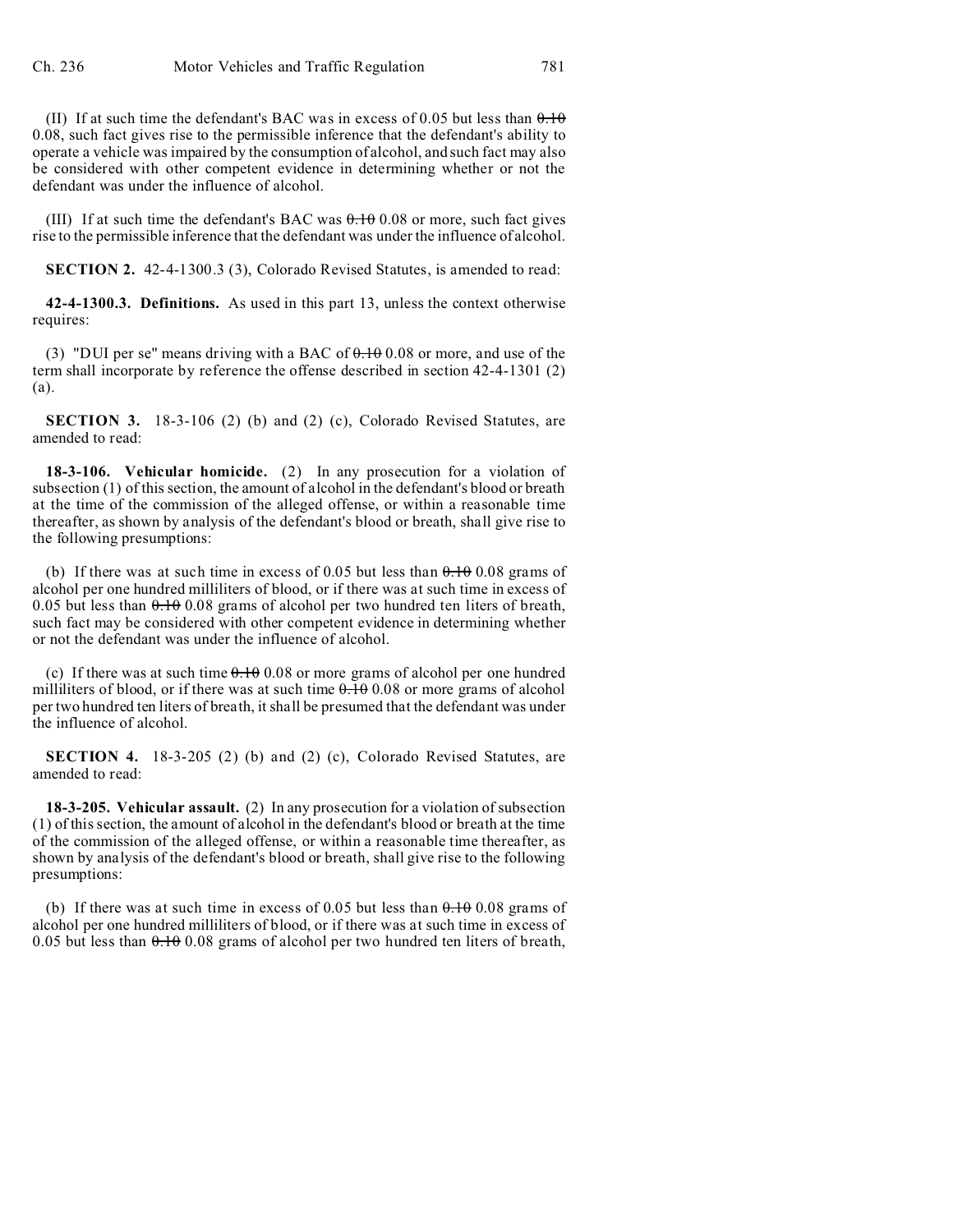such fact may be considered with other competent evidence in determining whether or not the defendant was under the influence of alcohol.

(c) If there was at such time  $0.10000000000000000000000000000000$  per one hundred milliliters of blood, or if there was at such time  $0.1000$  or more grams of alcohol per two hundred ten liters of breath, it shall be presumed that the defendant was under the influence of alcohol.

**SECTION 5.** 42-2-126 (2) (a) (I), (2) (a) (I.5), (5) (a) (I), (7) (a) (I), (9) (c) (I), and (9) (c) (II), Colorado Revised Statutes, are amended to read:

**42-2-126. Revocation of license based on administrative determination.** (2) (a) The department shall revoke the license of any person upon its determination that the person:

(I) Drove a vehicle in this state when the amount of alcohol, as shown by analysis of the person's blood or breath, in such person's blood was  $0.100$  or more grams of alcohol per one hundred milliliters of blood or  $0.1000$  or more grams of alcohol per two hundred ten liters of breath at the time of driving or within two hours after driving. If the preponderance of the evidence establishes that such person consumed alcohol between the time that the person stopped driving and the time of testing, the preponderance of the evidence must also establish that the minimum  $0.10000$  blood or breath alcohol content was reached as a result of alcohol consumed before the person stopped driving.

(I.5) Drove a vehicle in this state when such person was under twenty-one years of age and when the amount of alcohol, as shown by analysis of the person's blood or breath, in such person's blood was in excess of 0.05 but less than  $0.1000$  grams of alcohol per one hundred milliliters of blood or in excess of 0.05 but less than  $0.10$ 0.08 grams of alcohol per two hundred ten liters of breath at the time of driving or within two hours after driving. If the preponderance of the evidence establishes that such person consumed alcohol between the time that the person stopped driving and the time of testing, the preponderance of the evidence must also establish that the minimum required blood or breath alcohol content was reached as a result of alcohol consumed before the person stopped driving.

(5) (a) (I) Whenever a law enforcement officer requests a person to take any test or tests as required by section 42-4-1301.1 and such person refuses to take or to complete or to cooperate in the completing of such test or tests or whenever such test results are available to the law enforcement officer and such tests show an alcohol concentration of  $0.108$  or more grams of alcohol per one hundred milliliters of blood as shown by analysis of such person's blood or  $0.100$  or more grams of alcohol per two hundred ten liters of breath as shown by analysis of such person's breath if the person is twenty-one years of age or older or, subject to section 42-4-1301.1, at least 0.02 but not in excess of 0.05 grams of alcohol per two hundred ten liters of breath as shown by analysis of such person's breath if the person is under twenty-one years of age and when the person who is tested or who refuses to take or to complete or to cooperate in the completing of any test or tests is still available to the law enforcement officer, the officer, acting on behalf of the department, shall serve the notice of revocation personally on such person.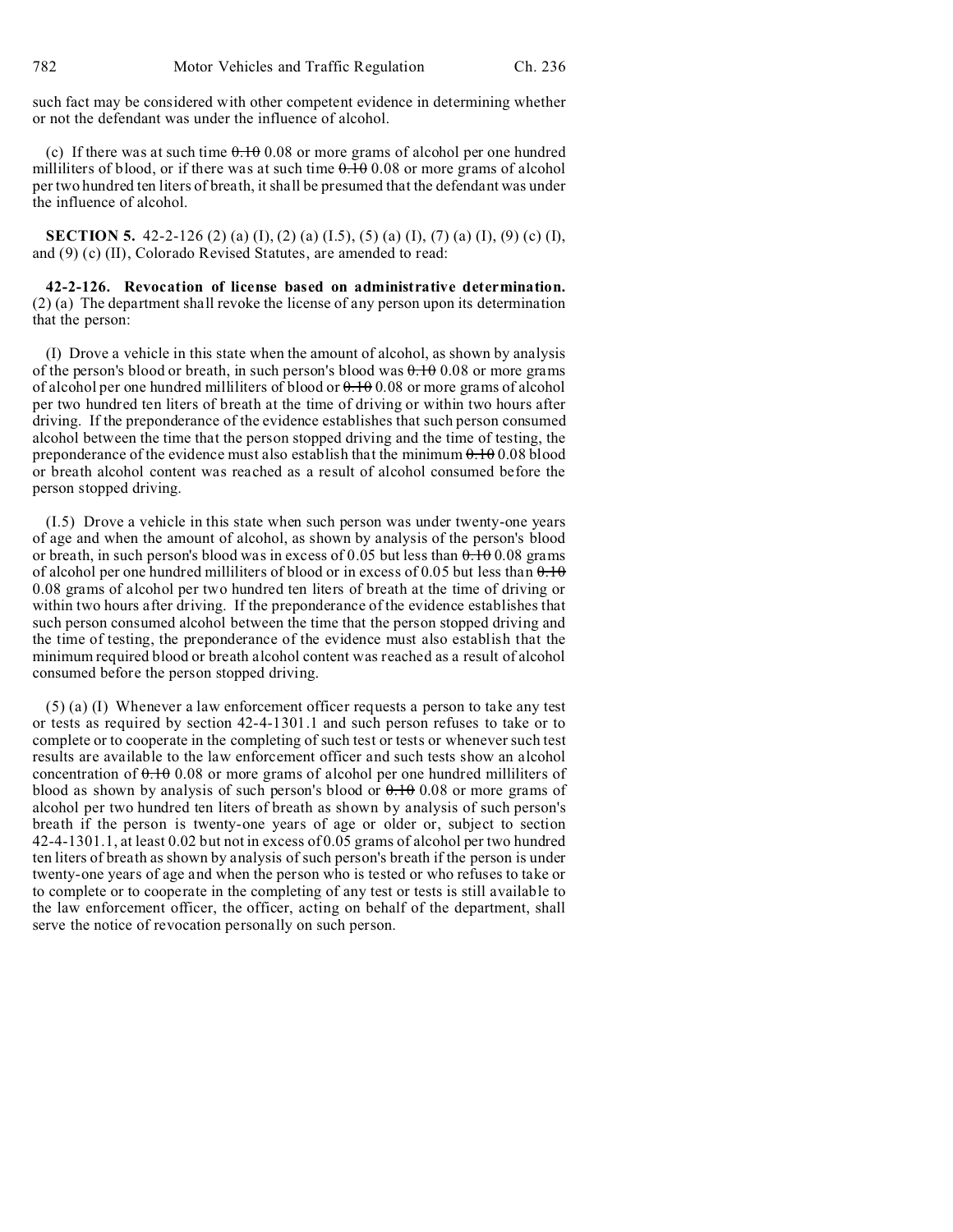(7) (a) The periods of revocation specified by subsection (6) of this section are intended to be minimum periods of revocation for the described conduct. No license shall be restored under any circumstances, and no probationary license shall be issued during the revocation period; except that:

(I) A person whose privilege to drive a commercial motor vehicle has been revoked because the person drove a commercial motor vehicle when the person's blood alcohol content was 0.04 or greater, but less than  $0.1000$ , grams of alcohol per one hundred milliliters of blood or per two hundred ten liters of breath and who was twenty-one years of age or older at the time of the offense may apply for a driver's license of another class or type as long as there is no other statutory reason to deny the person a license. Such person may not operate any commercial motor vehicle during the period of revocation of such person's privilege to operate commercial motor vehicles. The department may not issue such person a probationary license that would authorize such person to operate any commercial motor vehicle.

(9) (c) (I) Where a license is revoked under subparagraph  $(I)$ ,  $(I.5)$ , or  $(I.7)$  of paragraph (a) of subsection (2) of this section, the sole issue at the hearing shall be whether, by a preponderance of the evidence, the person drove a vehicle in this state when the amount of alcohol, as shown by analysis of the person's blood or breath, in such person's blood was  $0.10$  0.08 or more grams of alcohol per one hundred milliliters of blood or  $0.10000$  or more grams of alcohol per two hundred ten liters of breath at the time of driving or within two hours after driving if the person was twenty-one years of age or older at the time of driving the vehicle or, subject to section 42-4-1301.1, at least 0.02 but not in excess of 0.05 grams of alcohol per two hundred ten liters of breath at the time of driving or within two hours after driving if the person was under twenty-one years of age at the time of driving the vehicle, or in excess of 0.05 grams of alcohol per one hundred milliliters of blood or in excess of 0.05 grams of alcohol per two hundred ten liters of breath at the time of driving or within two hours after driving if the person was under twenty-one years of age at the time of driving the vehicle. If the preponderance of the evidence establishes that such person consumed alcohol between the time that the person stopped driving and the time that testing occurred, the preponderance of the evidence must also establish that the minimum 0.10 0.08 blood or breath alcohol content required in subparagraph (I) of paragraph (a) of subsection (2) of this section, the minimum 0.05 blood or breath alcohol content required in subparagraph  $(1.5)$  of paragraph  $(a)$  of subsection  $(2)$  of this section, or the minimum 0.02 breath alcohol content required in subparagraph (I.7) of paragraph (a) of subsection (2) of this section was reached as a result of alcohol consumed before the person stopped driving; or, where a license is revoked under subparagraph (II) of paragraph (a) of subsection (2) of this section, whether the person refused to take or to complete or to cooperate in the completing of any test or tests of the person's blood, breath, saliva, or urine as required by section 42-4-1301.1. If the presiding hearing officer finds the affirmative of the issue, the revocation order shall be sustained. If the presiding hearing officer finds the negative of the issue, the revocation order shall be rescinded.

(II) When the determination of the issue pursuant to this paragraph (c) is based upon an analysis of the respondent's blood or breath and evidence is offered by the respondent to show a disparity between the results of the analysis done on behalf of the law enforcement agency and the results of an analysis done on behalf of the respondent, and when a preponderance of the evidence establishes that the blood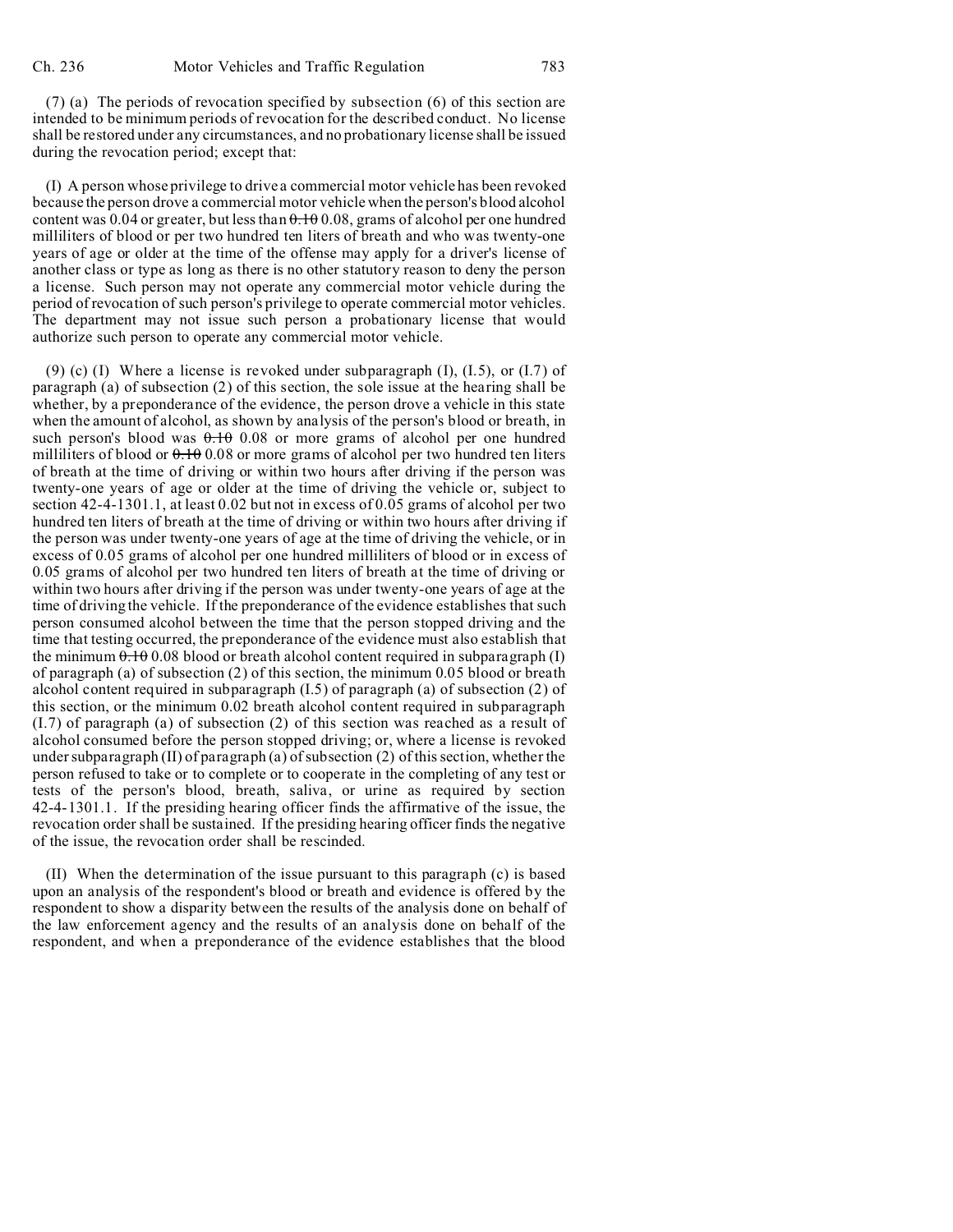analysis conducted on behalf of the law enforcement agency was properly conducted by a qualified person associated with a laboratory certified by the department of public health and environment using properly working testing devices or when a preponderance of the evidence establishes that the law enforcement breath test was administered using a properly working breath testing device certified by the department of public health and environment, which device was properly operated by a qualified operator, there shall be a presumption favoring the accuracy of the analysis done on behalf of the law enforcement agency if such analysis showed the amount of alcohol in the respondent's blood or breath to be  $0.12 0.096$  or more grams of alcohol per hundred milliliters of blood or  $\theta$ . 120.096 or more grams of alcohol per two hundred ten liters of breath. If the respondent offers evidence of blood or breath analysis, the respondent shall be required to state under oath the number of analyses done in addition to the one offered as evidence and the names of the laboratories that performed the analyses and the results of all analyses.

**SECTION 6.** 12-47-103, Colorado Revised Statutes, is amended BY THE ADDITION OF A NEW SUBSECTION to read:

**12-47-103. Definitions.** As used in this article and article 46 of this title, unless the context otherwise requires:

(37.5) "TASTINGS" MEANS THE SAMPLING OF MALT,VINOUS, OR SPIRITOUS LIQUORS THAT MAY OCCUR ON THE PREMISES OF A RETAIL LIQUOR STORE LICENSEE OR LIQUOR-LICENSED DRUGSTORE LICENSEE BY ADULT PATRONS OF THE LICENSEE PURSUANT TO THE PROVISIONS OF SECTION 12-47-301 (10).

**SECTION 7.** 12-47-301, Colorado Revised Statutes, is amended BY THE ADDITION OF A NEW SUBSECTION to read:

**12-47-301. Licensing in general.** (10) (a) THE PROVISIONS OF THIS SUBSECTION (10) SHALL ONLY APPLY WITHIN A COUNTY, CITY AND COUNTY, OR MUNICIPALITY IF THE GOVERNING BODY OF THE COUNTY, CITY AND COUNTY, OR MUNICIPALITY ADOPTS AN ORDINANCE OR RESOLUTION AUTHORIZING TASTINGS PURSUANT TO THIS SUBSECTION (10). THE ORDINANCE OR RESOLUTION MAY PROVIDE FOR STRICTER LIMITS THAN THIS SUBSECTION (10) ON THE NUMBER OF TASTINGS PER YEAR PER LICENSEE, THE DAYS ON WHICH TASTINGS MAY OCCUR, OR THE NUMBER OF HOURS EACH TASTING MAY LAST.

(b) A RETAIL LIQUOR STORE OR LIQUOR-LICENSED DRUGSTORE LICENSEE WHO WISHES TO CONDUCT TASTINGS MAY SUBMIT AN APPLICATION OR APPLICATION RENEWAL TO THE LOCAL LICENSING AUTHORITY. THE LOCAL LICENSING AUTHORITY MAY REJECT THE APPLICATION IF THE APPLICANT FAILS TO ESTABLISH THAT HE OR SHE IS ABLE TO CONDUCT TASTINGS WITHOUT VIOLATING THE PROVISIONSOFTHIS SECTION OR CREATING A PUBLIC SAFETY RISK TO THE NEIGHBORHOOD. A LOCAL LICENSING AUTHORITY MAY ESTABLISH ITS OWN APPLICATION PROCEDURE AND MAY CHARGE A REASONABLE APPLICATION FEE.

(c) TASTINGS SHALL BE SUBJECT TO THE FOLLOWING LIMITATIONS:

(I) TASTINGS SHALL BE CONDUCTED ONLY BY A PERSON WHO HAS COMPLETED A SERVER TRAINING PROGRAM THAT MEETS THE STANDARDS ESTABLISHED BY THE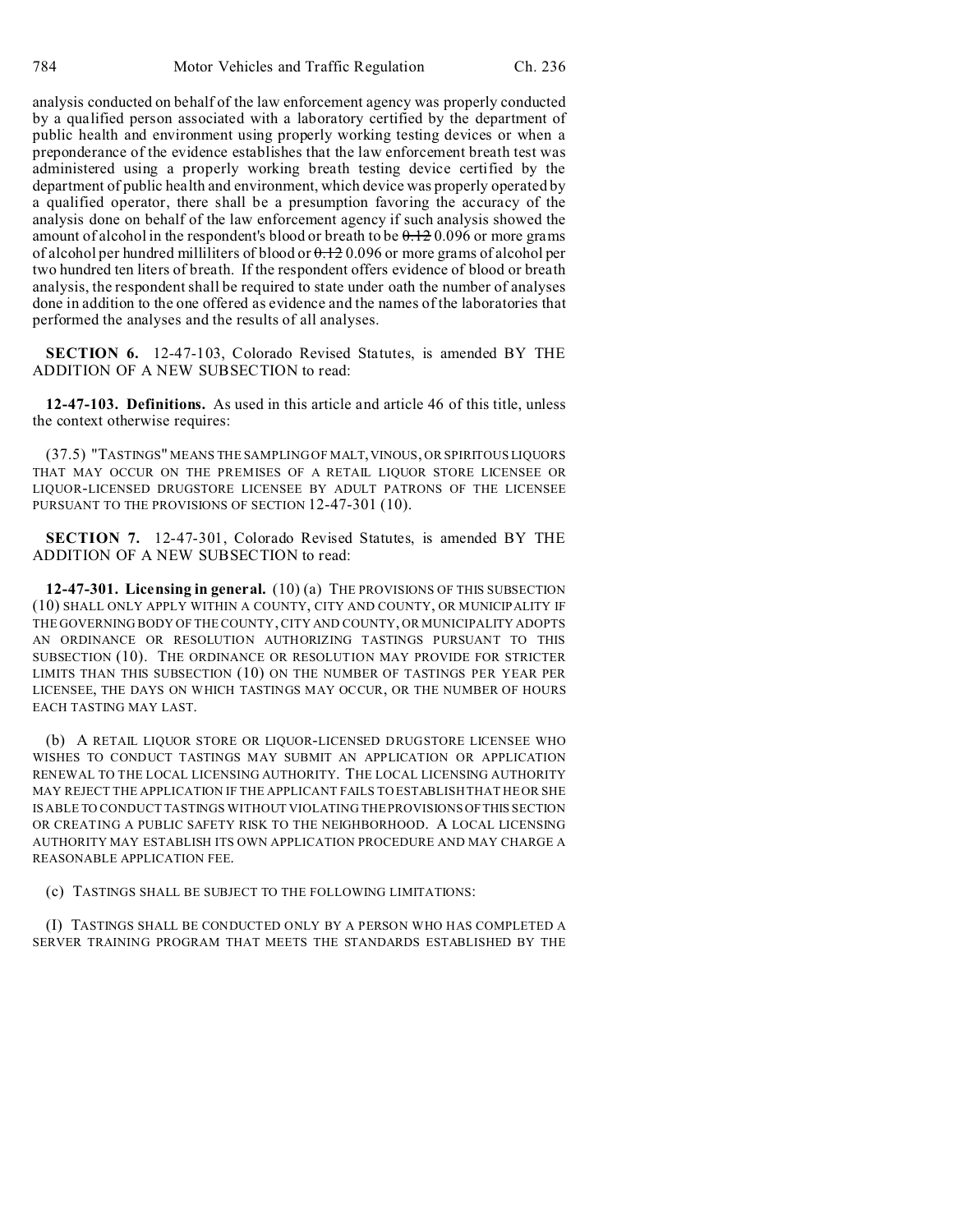LIQUORENFORCEMENT DIVISION IN THE DEPARTMENT OF REVENUE AND WHO IS EITHER A RETAIL LIQUOR STORE LICENSEE OR A LIQUOR-LICENSED DRUGSTORE LICENSEE, OR AN EMPLOYEE OF A LICENSEE, AND ONLY ON A LICENSEE'S LICENSED PREMISES.

(II) THE ALCOHOL USED IN TASTINGS SHALL BE PURCHASED THROUGH A LICENSED WHOLESALER, LICENSED BREW PUB, OR WINERY LICENSED PURSUANT TO SECTION 12-47-403 AT A COST THAT IS NOT LESS THAN THE LAID-IN COST OF SUCH ALCOHOL.

(III) THE SIZE OF AN INDIVIDUAL ALCOHOL SAMPLE SHALL NOT EXCEED ONE OUNCE OF MALT OR VINOUS LIQUOR OR ONE-HALF OF ONE OUNCE OF SPIRITUOUS LIQUOR.

(IV) TASTINGS SHALL NOT EXCEED A TOTAL OF FIVE HOURS IN DURATION PER DAY, WHICH NEED NOT BE CONSECUTIVE.

(V) TASTINGS SHALL BE CONDUCTED ONLY DURING THE OPERATING HOURS IN WHICH THE LICENSEE ON WHOSE PREMISES THE TASTINGS OCCUR IS PERMITTED TO SELL ALCOHOL BEVERAGES, AND IN NO CASE EARLIER THAN 11 A.M. OR LATER THAN 7 P.M.

(VI) THE LICENSEE SHALL PROHIBIT PATRONS FROM LEAVING THE LICENSED PREMISES WITH AN UNCONSUMED SAMPLE.

(VII) THE LICENSEE SHALL PROMPTLY REMOVE ALL OPEN AND UNCONSUMED ALCOHOL BEVERAGE SAMPLES FROM THE LICENSED PREMISES OR SHALL DESTROY THE SAMPLES IMMEDIATELY FOLLOWING THE COMPLETION OF THE TASTING.

(VIII) THE LICENSEE SHALL NOT SERVE A PERSON WHO IS UNDER TWENTY-ONE YEARS OF AGE OR WHO IS VISIBLY INTOXICATED.

(IX) THE LICENSEE SHALL NOT SERVE MORE THAN FOUR INDIVIDUAL SAMPLES TO A PATRON DURING A TASTING.

(X) ALCOHOL SAMPLES SHALL BE IN OPEN CONTAINERS AND SHALL BE PROVIDED TO A PATRON FREE OF CHARGE.

(XI) TASTINGS MAY OCCUR ON NO MORE THAN FOUR OF THE SIX DAYS FROM A MONDAY TO THE FOLLOWING SATURDAY, NOT TO EXCEED ONE HUNDRED FOUR DAYS PER YEAR.

(XII) NO MANUFACTURER OF SPIRITUOUS OR VINOUS LIQUORS SHALL INDUCE A LICENSEETHROUGH FREE GOODS OR FINANCIAL OR IN-KIND ASSISTANCE TO FAVOR THE MANUFACTURER'S PRODUCTS BEING SAMPLED AT A TASTING. THE LICENSEE SHALL BEAR THE FINANCIAL AND ALL OTHER RESPONSIBILITY FOR A TASTING.

(d) A VIOLATION OF A LIMITATION SPECIFIED IN THIS SUBSECTION (10) OR OF SECTION 12-47-801 BY A RETAIL LIQUOR STORE OR LIQUOR-LICENSED DRUGSTORE LICENSEE, WHETHER BY HIS OR HER EMPLOYEES, AGENTS, OR OTHERWISE, SHALL BE THE RESPONSIBILITY OF THE RETAIL LIQUOR STORE OR LIQUOR-LICENSED DRUGSTORE LICENSEE WHO IS CONDUCTING THE TASTING.

(e) A RETAIL LIQUOR STORE OR LIQUOR-LICENSED DRUGSTORE LICENSEE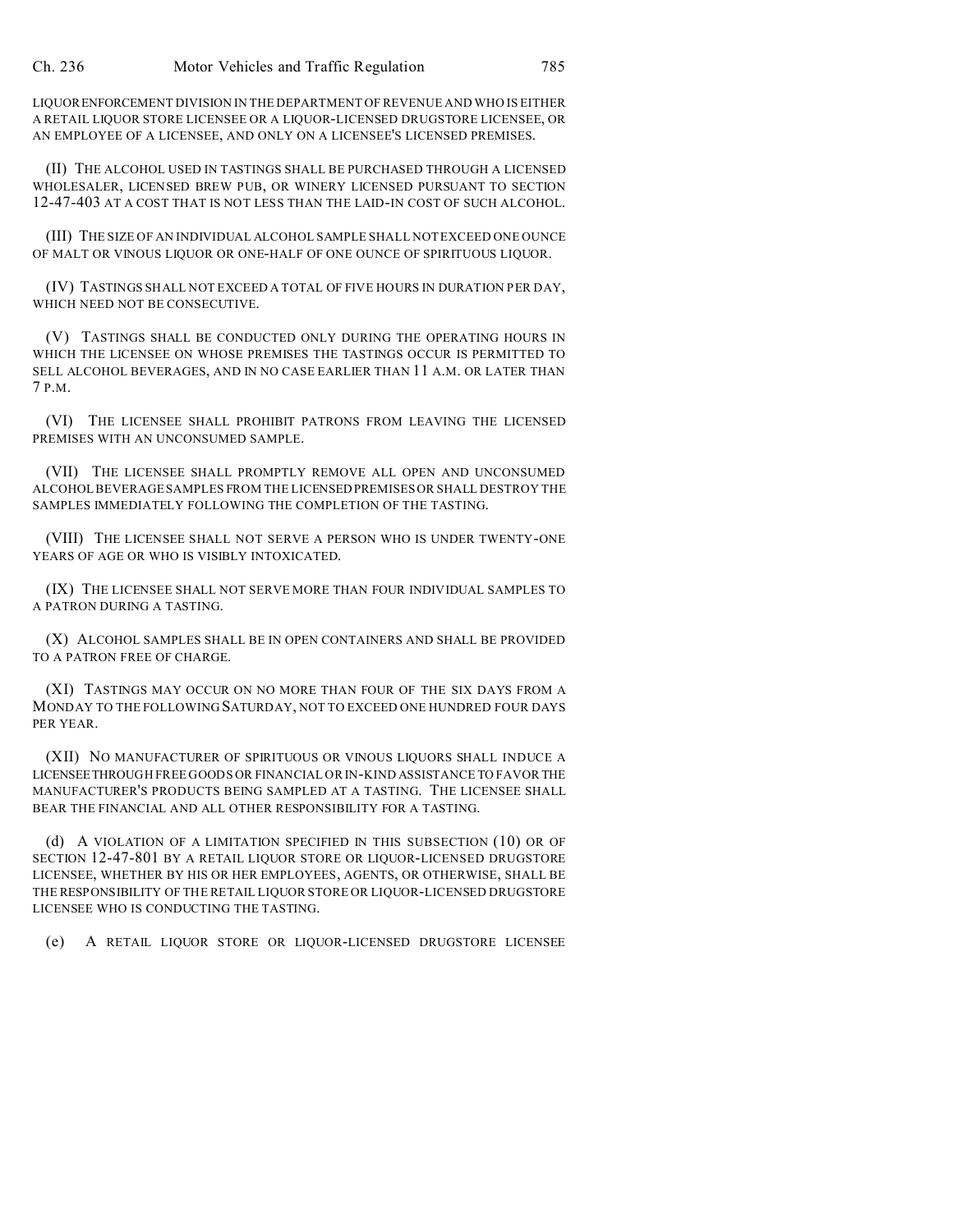CONDUCTING A TASTING SHALL BE SUBJECT TO THE SAME REVOCATION, SUSPENSION, AND ENFORCEMENT PROVISIONS AS OTHERWISE APPLY TO THE LICENSEE.

(f) NOTHING IN THIS SUBSECTION (10) SHALL AFFECT THE ABILITY OF A COLORADO WINERY LICENSED PURSUANT TO SECTION 12-47-402 OR 12-47-403 TO CONDUCT A TASTING PURSUANT TO THE AUTHORITY OF SECTION 12-47-402 (2) OR 12-47-403 (2) (e).

**SECTION 8.** 12-47-407 (1), Colorado Revised Statutes, is amended to read:

**12-47-407. Retail liquor store license.** (1) A retail liquor store license shall be issued to persons selling only malt, vinous, and spirituous liquors in sealed containers not to be consumed at the place where sold. Malt, vinous, and spirituous liquors in sealed containers shall not be sold at retail other than in retail liquor stores except as provided in section 12-47-408. In addition, retail liquor stores may sell nonfood items related to the consumption of such liquors, liquor-filled candy, and food items approved by the state licensing authority that are prepackaged, labeled, directly related to the consumption of such liquors, and are sold solely for the purpose of cocktail garnish in containers up to sixteen ounces. Nothing in this section shall be construed to authorize the sale of food items that could constitute a snack, a meal, or portion of a meal. Nothing in this section or in section 12-47-103 (31) shall be construed to prohibit the sale of items by a retail liquor store on behalf of or to benefit a charitable organization, as defined in section 39-26-102, C.R.S., or a nonprofit corporation subject to the "Colorado Revised Nonprofit Corporation Act", articles 121 to 137 of title 7, C.R.S., and determined to be exempt from federal income tax by the federal internal revenue service, if the retail liquor store does not receive compensation for any such sale. Nothing in this section shall prohibit a retail liquor store licensee, at the option of the licensee, from displaying promotional material furnished by a manufacturer or wholesaler, which material permits a customer to purchase other items from a third person if the retail liquor store licensee does not receive payment from the third person and if the ordering of the additional merchandise is done by the customer directly from the third person. NOTHING IN THIS SUBSECTION (1) SHALL PROHIBIT A RETAIL LIQUOR STORE LICENSEE FROM ALLOWING TASTINGS TO BE CONDUCTED ON HIS OR HER LICENSED PREMISES IF AN AUTHORIZATION FOR THE TASTINGS HAS BEEN GRANTED PURSUANT TO SECTION 12-47-301.

**SECTION 9.** 12-47-408 (1), Colorado Revised Statutes, is amended to read:

**12-47-408. Liquor-licensed drugstore license.** (1) A liquor-licensed drugstore license shall be issued to persons selling malt, vinous, and spirituous liquors in sealed containers not to be consumed at the place where sold. NOTHING IN THIS SUBSECTION (1) SHALL PROHIBIT A LIQUOR-LICENSED DRUGSTORE LICENSEE FROM ALLOWING TASTINGS TO BE CONDUCTED ON HIS OR HER LICENSED PREMISES IF AN AUTHORIZATION FOR THE TASTINGS HAS BEEN GRANTED PURSUANT TO SECTION 12-47-301.

**SECTION 10.** 12-47-411 (6) (b) (I), Colorado Revised Statutes, is amended to read:

**12-47-411. Hotel and restaurant license.** (6) (b) (I) Any person selling malt,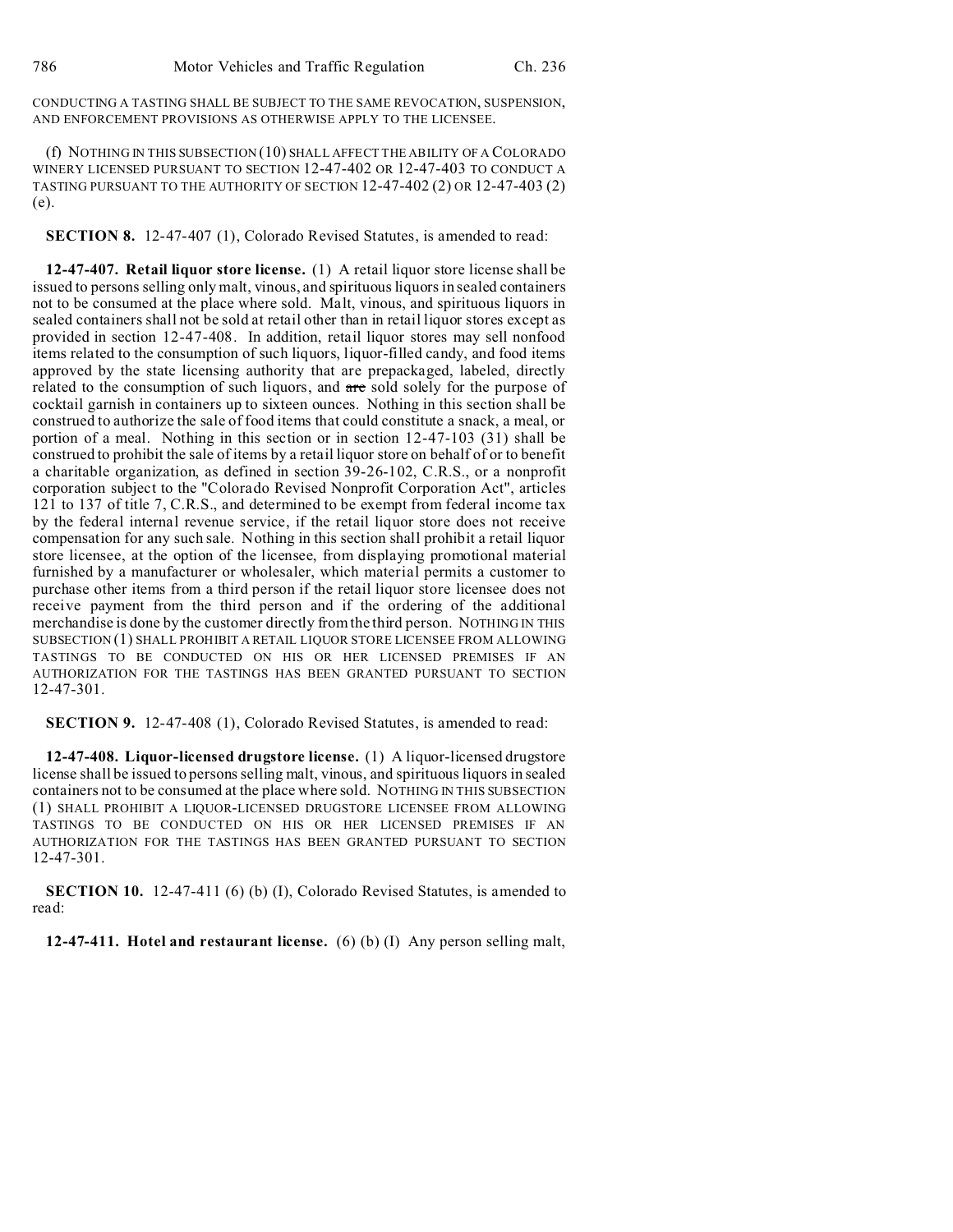vinous, and spirituous liquors as provided in this section may purchase not more than five hundred ONE THOUSAND dollars' worth of such malt, vinous, and spirituous liquors during a calendar year from a retail liquor store.

**SECTION 11.** 12-47-901 (1) (h), (5) (i), (5) (k), and (7), Colorado Revised Statutes, are amended to read:

**12-47-901. Unlawful acts - exceptions.** (1) Except as provided in section 18-13-122, C.R.S., it is unlawful for any person:

(h) (I) To consume malt, vinous, or spirituous liquor in any public place except on any licensed premises permitted under this article to sell such liquor by the drink for consumption thereon; to consume any alcohol beverage upon any premises licensed to sell liquor for consumption on the licensed premises, the sale of which is not authorized by the state licensing authority; to consume alcohol beverages at any time on such premises other than such alcohol beverage as is purchased from such establishment; or to consume alcohol beverages in any public room on such premises during such hours as the sale of such beverage is prohibited under this article.

(II) Notwithstanding subparagraph (I) of this paragraph (h), it shall not be unlawful for a person who is at least twenty-one years of age to consume malt, vinous, or spirituous liquors while such person is a passenger aboard a luxury limousine, as defined in section 40-16-101 (3), C.R.S., or a charter or scenic bus, as defined in section 40-16-101 (1.3), C.R.S. Nothing in this subparagraph (II) shall be construed to authorize an owner or operator of a luxury limousine or charter or scenic bus to sell or distribute malt, vinous, or spirituous liquors without obtaining a public transportation system license pursuant to section 12-47-419.

(III) NOTWITHSTANDING SUBPARAGRAPH (I) OF THIS PARAGRAPH (h), IT SHALL NOT BE UNLAWFUL FOR ADULT PATRONS OF A RETAIL LIQUOR STORE OR LIQUOR-LICENSED DRUGSTORE LICENSEE TO CONSUME MALT, VINOUS, OR SPIRITUOUS LIQUORS ON THE LICENSED PREMISES WHEN THE CONSUMPTION IS CONDUCTED WITHIN THE LIMITATIONS OF THE LICENSEE'S LICENSE AND IS PART OF A TASTING IF AUTHORIZATION FOR THE TASTING HAS BEEN GRANTED PURSUANT TO SECTION 12-47-301.

(5) It is unlawful for any person licensed to sell at retail pursuant to this article:

(i) (I) To sell malt, vinous, or spirituous liquors in a place where the same are to be consumed, unless such place is a hotel, restaurant, tavern, racetrack, club, retail gaming tavern, or arts licensed premises or unless such place is a dining, club, or parlor car; plane; bus; or other conveyance or facility of a public transportation system.

(II) NOTWITHSTANDING SUBPARAGRAPH (I) OF THIS PARAGRAPH (i), IT SHALL NOT BE UNLAWFUL FOR A RETAIL LIQUOR STORE OR LIQUOR-LICENSED DRUGSTORE LICENSEE TO ALLOW TASTINGS TO BE CONDUCTED ON HIS OR HER LICENSED PREMISES IF AUTHORIZATION FOR THE TASTINGS HAS BEEN GRANTED PURSUANT TO SECTION 12-47-301.

(k) (I) To have on the licensed premises, if licensed as a retail liquor store or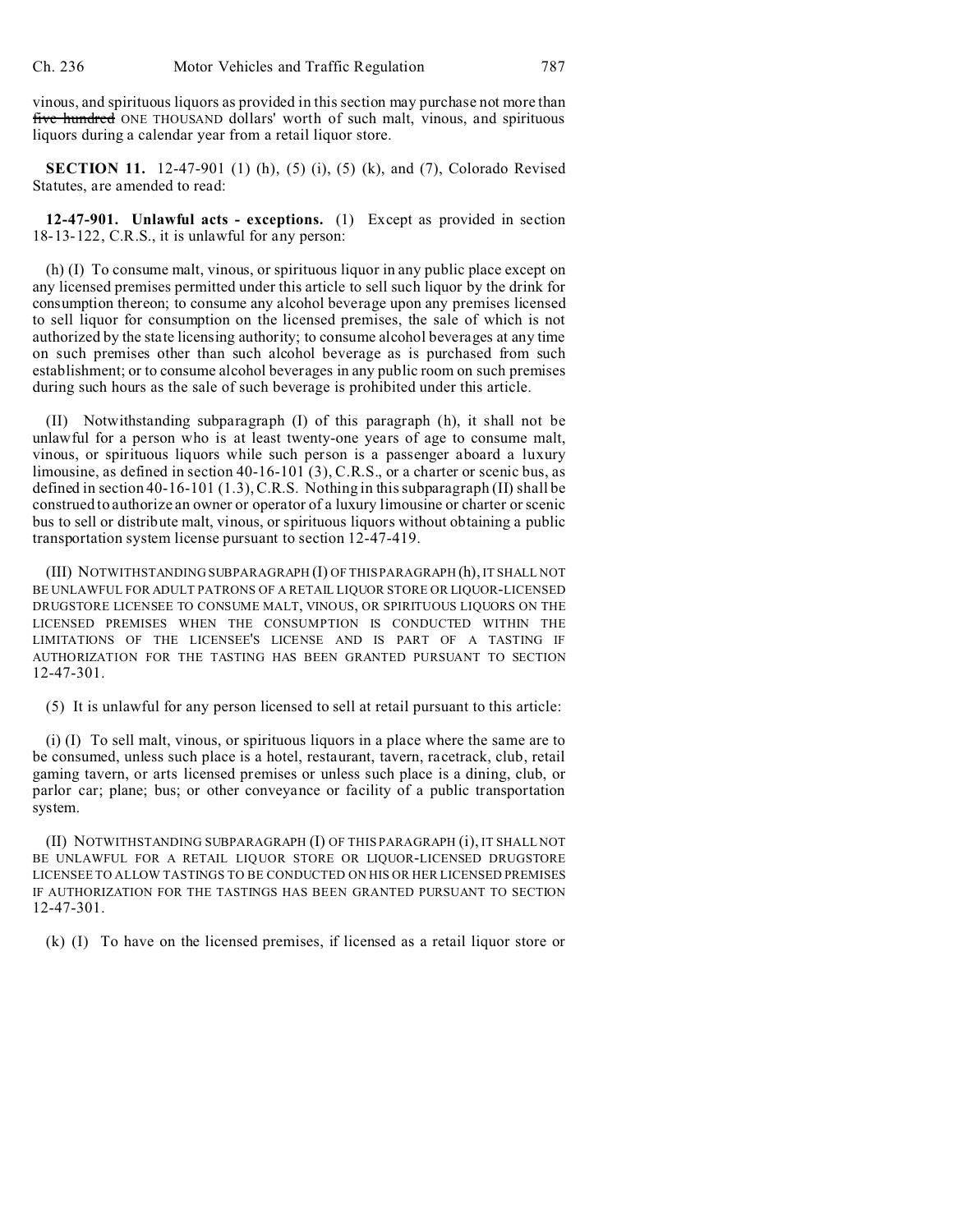liquor-licensed drugstore, any container that shows evidence of having once been opened or that contains a volume of liquor less than that specified on the label of such container; except that a person holding a retail liquor store or liquor-licensed drugstore license may have upon the licensed premises malt, vinous, or spirituous liquors in open containers, when the open containers were brought on the licensed premises by and remain solely in the possession of the sales personnel of a person licensed to sell at wholesale pursuant to this article for the purpose of sampling malt, vinous, or spirituous liquors by the retail licensee only. Nothing in this paragraph (k) shall apply to any liquor-licensed drugstore where the contents, or a portion thereof, have been used in compounding prescriptions.

(II) NOTWITHSTANDING SUBPARAGRAPH (I) OF THIS PARAGRAPH (k), IT SHALL NOT BE UNLAWFUL FOR A RETAIL LIQUOR STORE OR LIQUOR-LICENSED DRUGSTORE LICENSEE TO ALLOW TASTINGS TO BE CONDUCTED ON HIS OR HER LICENSED PREMISES IF AUTHORIZATION FOR THE TASTINGS HAS BEEN GRANTED PURSUANT TO SECTION 12-47-301.

(7) (a) It is unlawful for any person licensed pursuant to this article or article 46 of this title to give away fermented malt beverages for the purpose of influencing the sale of any particular kind, make, or brand of any malt beverage and to furnish or supply any commodity or article at less than its market price for said purpose, except advertising material and signs.

(b) NOTWITHSTANDING PARAGRAPH (a) OF THIS SUBSECTION (7), IT SHALL NOT BE UNLAWFUL FOR A RETAIL LIQUOR STORE OR LIQUOR-LICENSED DRUGSTORE LICENSEE TO ALLOW TASTINGS TO BE CONDUCTED ON HIS OR HER LICENSED PREMISES IF AUTHORIZATION FOR THE TASTINGS HAS BEEN GRANTED PURSUANT SECTION 12-47-301.

**SECTION 12.** 12-47-411, Colorado Revised Statutes, is amended BY THE ADDITION OF A NEW SUBSECTION to read:

**12-47-411. Hotel and restaurant license.** (3.5) NOTWITHSTANDING ANY PROVISION OF THIS ARTICLE TO THE CONTRARY, A HOTEL OR RESTAURANT LICENSED PURSUANT TO THIS SECTION MAY PERMIT A CUSTOMER OF THE HOTEL OR RESTAURANT TO RESEAL AND REMOVE FROM THE LICENSED PREMISES ONE OPENED CONTAINER OF PARTIALLY CONSUMED VINOUS LIQUOR PURCHASED ON THE PREMISES SO LONG AS THE ORIGINAL CONTAINER DID NOT CONTAIN MORE THAN 750 MILLILITERS OF VINOUS LIQUOR.

**SECTION 13. Appropriation.** (1) In addition to any other appropriation, there is hereby appropriated, out of any moneys in the driver's license administrative revocation account in the highway users tax fund, created in section 42-2-132 (4) (b), C.R.S., not otherwise appropriated, to the department of revenue, for allocation to the hearings division, for the fiscal year beginning July 1, 2004, the sum of eighty-three thousand nine hundred fifty dollars (\$83,950) and 0.4 FTE, or so much thereof as may be necessary, for the implementation of this act.

(2) In addition to any other appropriation, there is hereby appropriated, out of any moneys in the general fund not otherwise appropriated, to the judicial department, for the fiscal year beginning July 1, 2004, the sum of eight thousand three hundred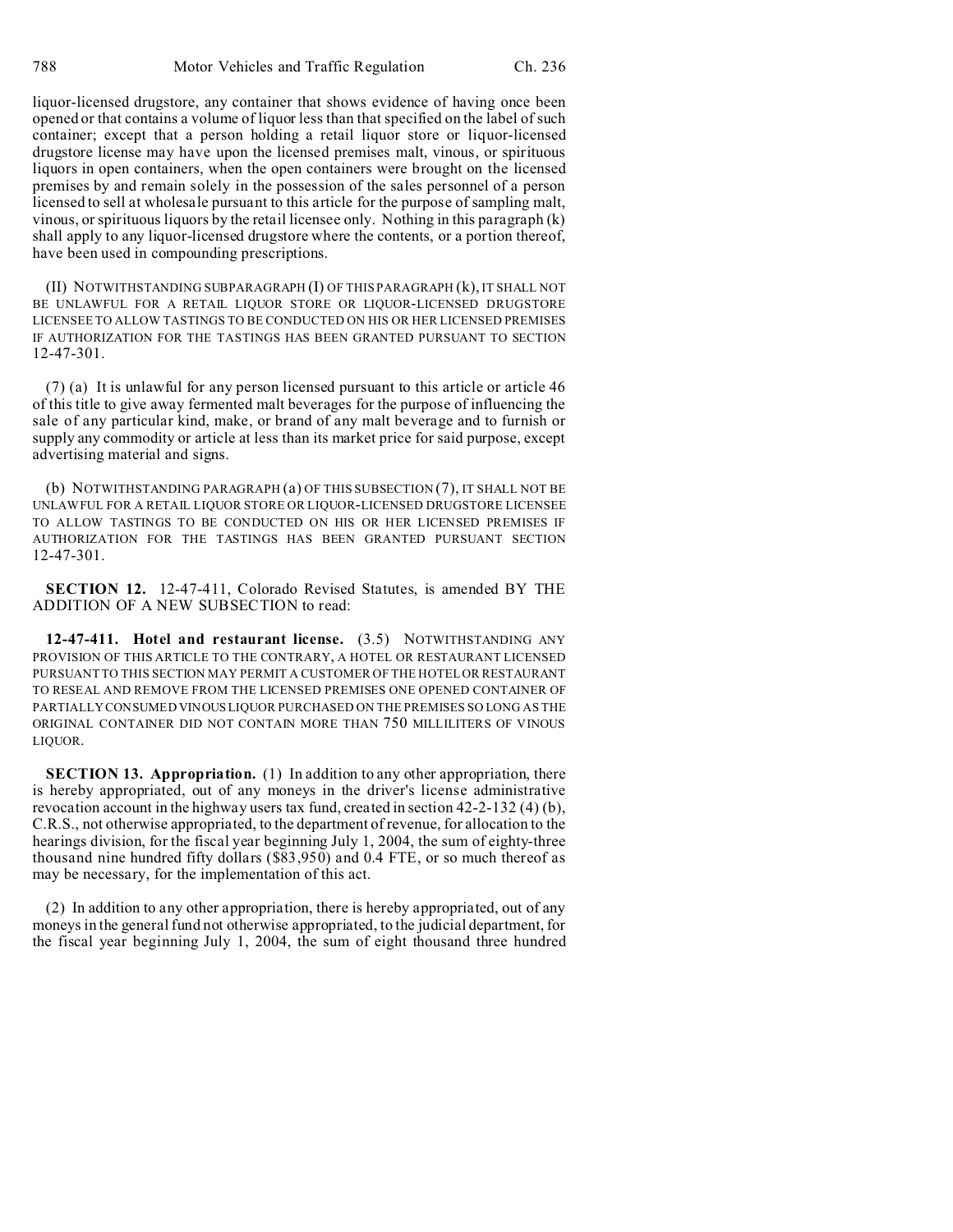seventy-seven dollars (\$8,377) and 0.2 FTE, or so much thereof as may be necessary, for the implementation of this act.

**SECTION 14.** Part 1 of article 1 of title 17, Colorado Revised Statutes, is amended BY THE ADDITION OF A NEW SECTION to read:

**17-1-152. Appropriation to comply with section 2-2-703.** (1) PURSUANT TO SECTION 2-2-703,C.R.S., THE FOLLOWING STATUTORY APPROPRIATIONS, OR SO MUCH THEREOF AS MAY BE NECESSARY, ARE MADE IN ORDER TO IMPLEMENT H.B. 04-1021, ENACTED AT THE SECOND REGULAR SESSION OF THE SIXTY-FOURTH GENERAL ASSEMBLY:

(a) FOR THE FISCAL YEAR BEGINNING JULY 1, 2005, IN ADDITION TO ANY OTHER APPROPRIATION, THERE IS HEREBY APPROPRIATED, FROM THE CAPITAL CONSTRUCTION FUND CREATED IN SECTION 24-75-302, C.R.S., TO THE CORRECTIONS EXPANSION RESERVE FUND CREATED IN SECTION 17-1-116, THE SUM OF SEVENTY-SIX THOUSAND FOUR HUNDRED FOURTEEN DOLLARS (\$76,414).

(b) (I) FOR THE FISCAL YEAR BEGINNING JULY 1, 2006, IN ADDITION TO ANY OTHER APPROPRIATION, THERE IS HEREBY APPROPRIATED, FROMTHECAPITALCONSTRUCTION FUND CREATED IN SECTION 24-75-302, C.R.S., TO THE CORRECTIONS EXPANSION RESERVE FUND CREATED IN SECTION 17-1-116, THE SUM OF NINETY THOUSAND THREE HUNDRED SEVEN DOLLARS (\$90,307).

(II) FOR THE FISCAL YEAR BEGINNING JULY 1, 2006, IN ADDITION TO ANY OTHER APPROPRIATION, THERE IS HEREBY APPROPRIATED TO THE DEPARTMENT OF CORRECTIONS, OUT OF ANY MONEYS IN THE GENERAL FUND NOT OTHERWISE APPROPRIATED, THE SUM OF NINETEEN THOUSAND FOUR HUNDRED FORTY-FIVE DOLLARS (\$19,445).

(c) (I) FOR THE FISCAL YEAR BEGINNING JULY 1, 2007, IN ADDITION TO ANY OTHER APPROPRIATION, THERE IS HEREBY APPROPRIATED, FROM THE CAPITAL CONSTRUCTION FUND CREATED IN SECTION 24-75-302, C.R.S., TO THE CORRECTIONS EXPANSION RESERVE FUND CREATED IN SECTION 17-1-116, THE SUM OF THIRTEEN THOUSAND EIGHT HUNDRED NINETY-THREE DOLLARS (\$13,893).

(II) FOR THE FISCAL YEAR BEGINNING JULY 1, 2007, IN ADDITION TO ANY OTHER APPROPRIATION, THERE IS HEREBY APPROPRIATED TO THE DEPARTMENT OF CORRECTIONS, OUT OF ANY MONEYS IN THE GENERAL FUND NOT OTHERWISE APPROPRIATED, THE SUM OF FORTY-TWO THOUSAND FOUR HUNDRED TWENTY-FIVE DOLLARS (\$42,425).

(d) (I) FOR THE FISCAL YEAR BEGINNING JULY 1, 2008, IN ADDITION TO ANY OTHER APPROPRIATION, THEREISHEREBYAPPROPRIATED, FROM THE CAPITAL CONSTRUCTION FUND CREATED IN SECTION 24-75-302, C.R.S., TO THE CORRECTIONS EXPANSION RESERVE FUND CREATED IN SECTION 17-1-116, THE SUM OF SIXTY-NINE THOUSAND FOUR HUNDRED SIXTY-SEVEN DOLLARS (\$69,467).

(II) FOR THE FISCAL YEAR BEGINNING JULY 1, 2008, IN ADDITION TO ANY OTHER APPROPRIATION, THERE IS HEREBY APPROPRIATED TO THE DEPARTMENT OF CORRECTIONS, OUT OF ANY MONEYS IN THE GENERAL FUND NOT OTHERWISE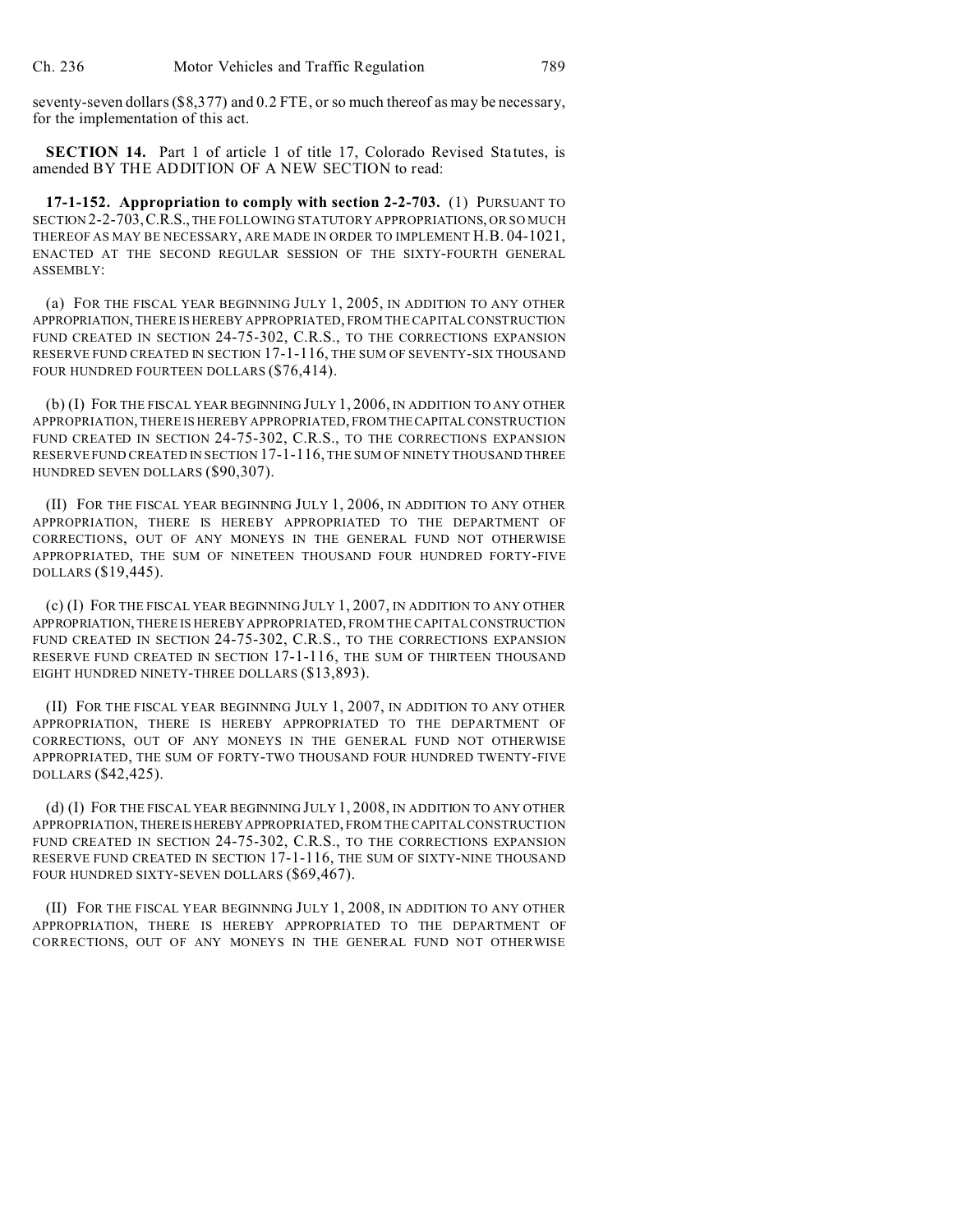APPROPRIATED, THE SUM OF FORTY-FIVE THOUSAND NINE HUNDRED SIXTY DOLLARS (\$45,960).

**SECTION 15.** 24-75-302 (2) (s) and (2) (t), Colorado Revised Statutes, as they will become effective July 1, 2004, are amended, and the said 24-75-302 (2), as it will become effective July 1, 2004, is further amended BY THE ADDITION OF A NEW PARAGRAPH, to read:

**24-75-302. Capital construction fund - capital assessment fees - calculation.** (2) As of July 1, 1988, and July 1 of each year thereafter through July 1, 2008, a sum as specified in this subsection (2) shall accrue to the capital construction fund. The state treasurer and the controller shall transfer such sum out of the general fund and into the capital construction fund as moneys become available in the general fund during the fiscal year beginning on said July 1. Transfers between funds pursuant to this subsection (2) shall not be deemed to be appropriations subject to the limitations of section 24-75-201.1. The amount which shall accrue pursuant to this subsection (2) shall be as follows:

(s) On July 1, 2006, twenty-two thousand nine hundred twenty-four dollars pursuant to section 3 of H.B. 02S-1006, enacted at the third extraordinary session of the sixty-third general assembly; plus two hundred ninety-one thousand seven hundred sixty-one dollars pursuant to H.B. 03-1004, enacted at the first regular session of the sixty-fourth general assembly; plus one hundred twenty-five thousand forty-one dollars pursuant to H.B. 03-1138, enacted at the first regular session of the sixty-fourth general assembly; plus sixty-nine thousand four hundred sixty-seven dollars pursuant to H.B. 03-1213, enacted at the first regular session of the sixty-fourth general assembly; plus sixty-nine thousand four hundred sixty-seven dollars pursuant to H.B. 03-1317, enacted at the first regular session of the sixty-fourth general assembly; PLUS NINETY THOUSAND THREE HUNDRED SEVEN DOLLARS PURSUANT TO H.B. 04-1021, ENACTED AT THE SECOND REGULAR SESSION OF THE SIXTY-FOURTH GENERAL ASSEMBLY;

(t) On July 1, 2007, four hundred sixteen thousand eight hundred two dollars pursuant to H.B. 03-1004, enacted at the first regular session of the sixty-fourth general assembly; plus fifty-five thousand five hundred seventy-four dollars pursuant to H.B. 03-1317, enacted at the first regular session of the sixty-fourth general assembly; PLUS THIRTEEN THOUSAND EIGHT HUNDRED NINETY-THREE DOLLARS PURSUANT TO H.B. 04-1021, ENACTED AT THE SECOND REGULAR SESSION OF THE SIXTY-FOURTH GENERAL ASSEMBLY;

(u) ON JULY 1, 2008, SIXTY-NINE THOUSAND FOUR HUNDRED SIXTY-SEVEN DOLLARS PURSUANT TO H.B. 04-1021, ENACTED AT THE SECOND REGULAR SESSION OF THE SIXTY-FOURTH GENERAL ASSEMBLY.

**SECTION 16.** 24-75-302 (2), Colorado Revised Statutes, is amended BY THE ADDITION OF A NEW PARAGRAPH to read:

**24-75-302. Capital construction fund - capital assessment fees - calculation.** (2) As of July 1, 1988, and July 1 of each year thereafter through July 1, 2008, a sum as specified in this subsection (2) shall accrue to the capital construction fund. The state treasurer and the controller shall transfer such sum out of the general fund